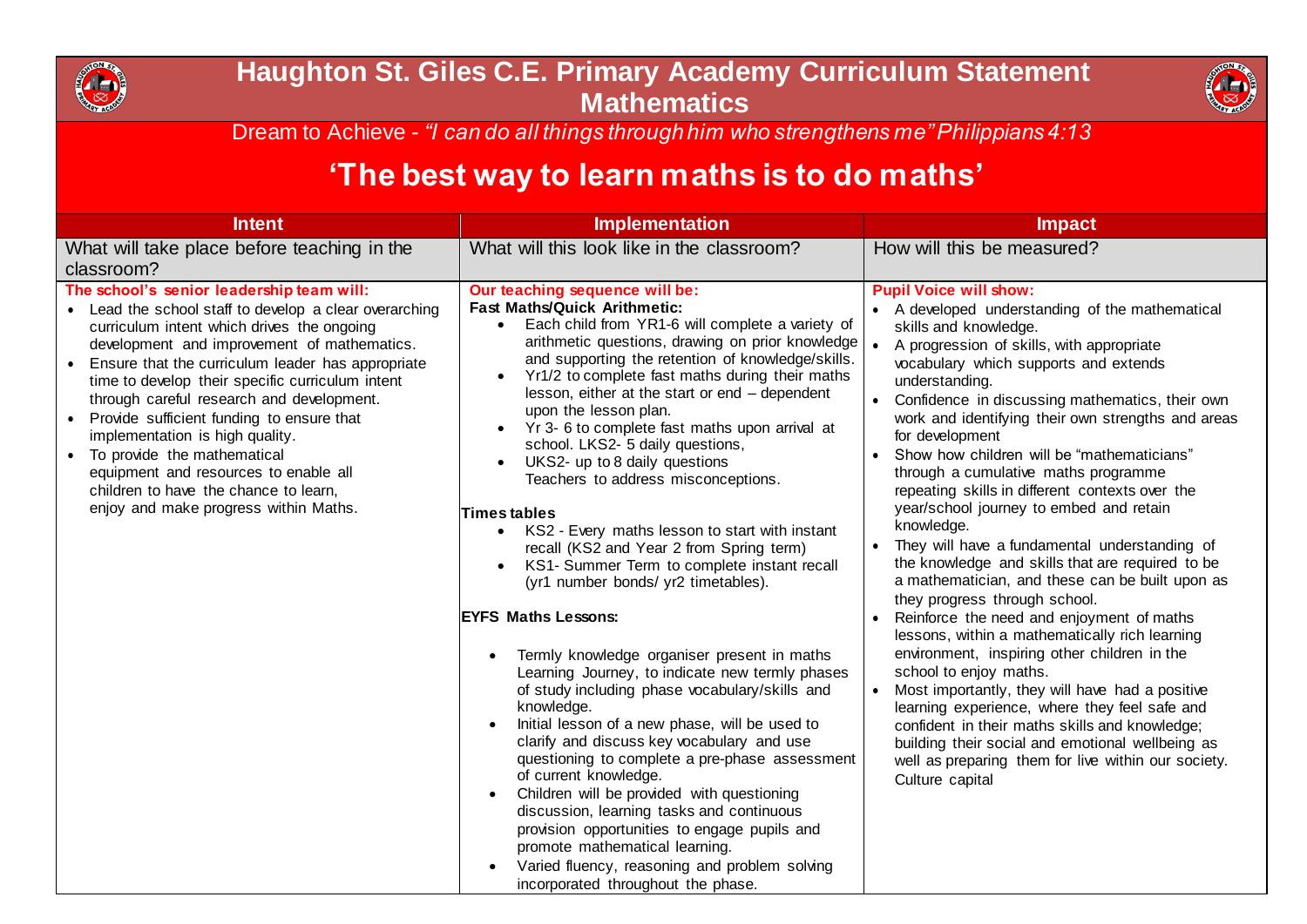| Maths challenges to be used to embed knowledge<br>and retain skills.<br>Maths talk and verbal questioning to be used to<br>embed knowledge.<br>Lessons provide opportunities for Individual<br>/group/peer reflection on the learning through<br>discussion.                                                                                                                                                                                                                                                                      |  |
|-----------------------------------------------------------------------------------------------------------------------------------------------------------------------------------------------------------------------------------------------------------------------------------------------------------------------------------------------------------------------------------------------------------------------------------------------------------------------------------------------------------------------------------|--|
| Questioning and observations used to<br>assess taught phase, providing children with<br>feedback and consolidation time.<br>YR 1 -6 Maths Lessons:<br>Title/ knowledge organiser page present to<br>$\bullet$<br>indicate new phase of study include phase<br>vocabulary.<br>Initial lesson will be used to clarify key<br>$\bullet$<br>vocabulary to be used throughout learning and<br>complete a pre-phase assessment of current                                                                                               |  |
| knowledge.<br>Children will be provided with learning tasks<br>suitable to the assessed ability.<br>Varied fluency, reasoning and problem solving<br>$\bullet$<br>incorporated throughout the phase.<br>Maths challenges are utilised to embed<br>$\bullet$<br>knowledge and retain skills, pulling from previous<br>skills/knowledge and wider curriculum<br>knowledge.<br>Maths talk and PEE (point/evidence/explain)<br>cards are used to reinforce key vocabulary, to<br>embed reasoning of skills application and embed      |  |
| knowledge.<br>Lessons provide opportunities for Individual<br>$\bullet$<br>/group/peer reflection on the learning.<br>Opportunities for the children to work<br>$\bullet$<br>interactively, using other curriculum areas e.g.<br>Topic, Science, PSHE, PE, art etc, with the<br>teacher acting as the facilitator.<br>Short assessment/quiz following the end of each<br>$\bullet$<br>phase, featuring recent taught phase and draw<br>from previously learnt skills. Providing children<br>with feedback and consolidation time. |  |
|                                                                                                                                                                                                                                                                                                                                                                                                                                                                                                                                   |  |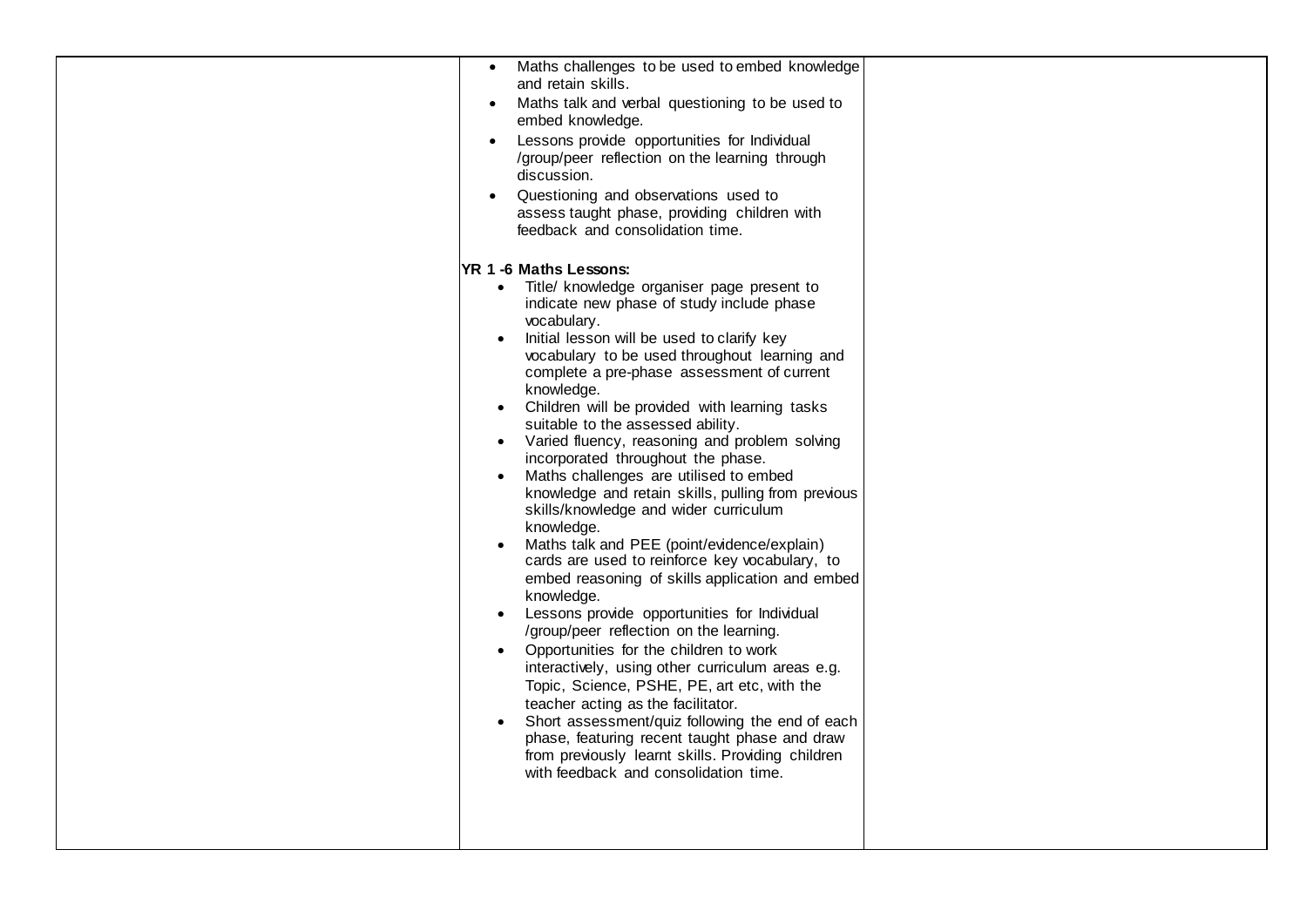| The curriculum leader will:                                                                                                                                                                                                                                                                                                                                                                                                                                                                                                                                                                                                                                                                                                                                                                                                                                                                                                                                                                                                                                                                                                                                                                                                                                                                                                                                                                                                                                                    | <b>Our classrooms will:</b>                                                                                                                                                                                                                                                                                                                                                                                                                                                                                                                                                                                                                                                                                       | <b>Maths books will show:</b>                                                                                                                                                                                                                                                                                                                                                                                                                                                                                                                                                                                               |
|--------------------------------------------------------------------------------------------------------------------------------------------------------------------------------------------------------------------------------------------------------------------------------------------------------------------------------------------------------------------------------------------------------------------------------------------------------------------------------------------------------------------------------------------------------------------------------------------------------------------------------------------------------------------------------------------------------------------------------------------------------------------------------------------------------------------------------------------------------------------------------------------------------------------------------------------------------------------------------------------------------------------------------------------------------------------------------------------------------------------------------------------------------------------------------------------------------------------------------------------------------------------------------------------------------------------------------------------------------------------------------------------------------------------------------------------------------------------------------|-------------------------------------------------------------------------------------------------------------------------------------------------------------------------------------------------------------------------------------------------------------------------------------------------------------------------------------------------------------------------------------------------------------------------------------------------------------------------------------------------------------------------------------------------------------------------------------------------------------------------------------------------------------------------------------------------------------------|-----------------------------------------------------------------------------------------------------------------------------------------------------------------------------------------------------------------------------------------------------------------------------------------------------------------------------------------------------------------------------------------------------------------------------------------------------------------------------------------------------------------------------------------------------------------------------------------------------------------------------|
| • Understand and articulate the expectations of the<br>curriculum to support teaching and support staff in<br>the delivery.<br>• Ensure an appropriate progression of knowledge is<br>in place which supports pupils in knowing more and<br>remembering more as mathematicians over time.<br>• Ensure an appropriate progression of mathematics<br>skills and knowledge is in place over time so that<br>pupils are supported and challenged to be the best<br>mathematicians they can be, covering all areas of<br>the Mathematical National Curriculum.<br>• Challenge teachers to support struggling<br>mathematicians and extend more competent ones.<br>• Ensure an appropriate progression for vocabulary is<br>in place for each phase of learning,<br>which builds on prior learning.<br>• Ensure Lesson are delivered by subject<br>knowledge confident teachers that<br>have a high level of knowledge, skills<br>and experience. They will have access<br>to quality, skills progression<br>documents, Coverage overview<br>planning documents and CPD to<br>ensure that they are delivering at the<br>highest level.<br>• Ensure a variety of learning styles are<br>utilised within maths learning<br>opportunities, to enable all children to<br>have the chance to learn, enjoy and<br>make progress confidently.<br>Keep up to date with current mathematics<br>research and subject development through an<br>appropriate subject body or professional group. | Promote mathematical skills and vocabulary .<br>through working maths walls.<br>Provide appropriate quality equipment for the<br>curriculum, used to stimulate proactive<br>engagement and understanding.<br>Be organised so that pupils can work<br>independently, in small groups or whole<br>class as appropriate to support pupils in<br>their development of their skills/knowledge.<br>Offer safe places and opportunities for<br>children to ask questions and try new<br>mathematical methods.<br>Provide opportunities for children to review their<br>learning journey.<br>Develop a love of maths, where children will<br>share their progress and achievements. Children<br>feel proud of their work. | Evidence of progress on the Coverage<br>Overview Guide, skills progression,<br>Progression mathematical vocabulary -<br>meeting the national curriculum programme<br>of study.<br>• Pupils have had opportunities for practice and<br>refine skills.<br>• A varied and engaging curriculum which develops a<br>range of mathematical skills.<br>• Clear progression of skills in line with expectations<br>set out in the progression grids- show casing their<br>ability and knowledge.<br>• That pupils, over time, develop a range of skills and<br>techniques across all of the areas of the<br>mathematics curriculum. |